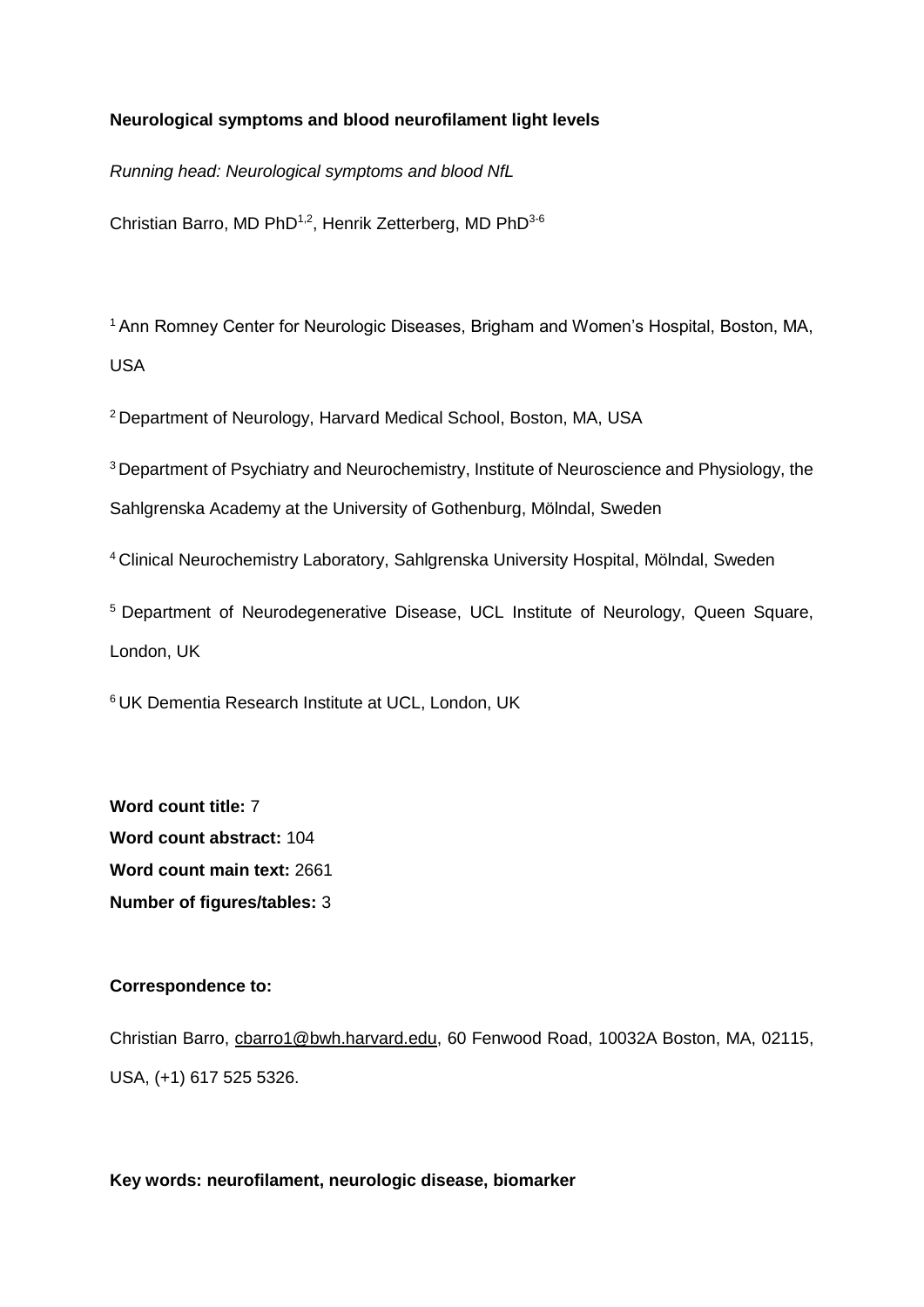# **Abstract**

Neurofilament light chain (NfL) is an incredibly specific marker of neuronal injury that is not specific for cause or location of the neuronal damage. NfL is increasingly considered as possible biomarker of disease activity in neurological conditions. Several works reviewed the utility of NfL in the different diseases. Nonetheless, NfL is a universal marker of neuronal damage, which interpretation spaces beyond the single disease. Because of this the interpretation of NfL may benefit by also considering how neurological symptoms relate to its blood concentration. Here we review how different neurological symptoms can be associated with blood NfL levels with a practical interpretation of it.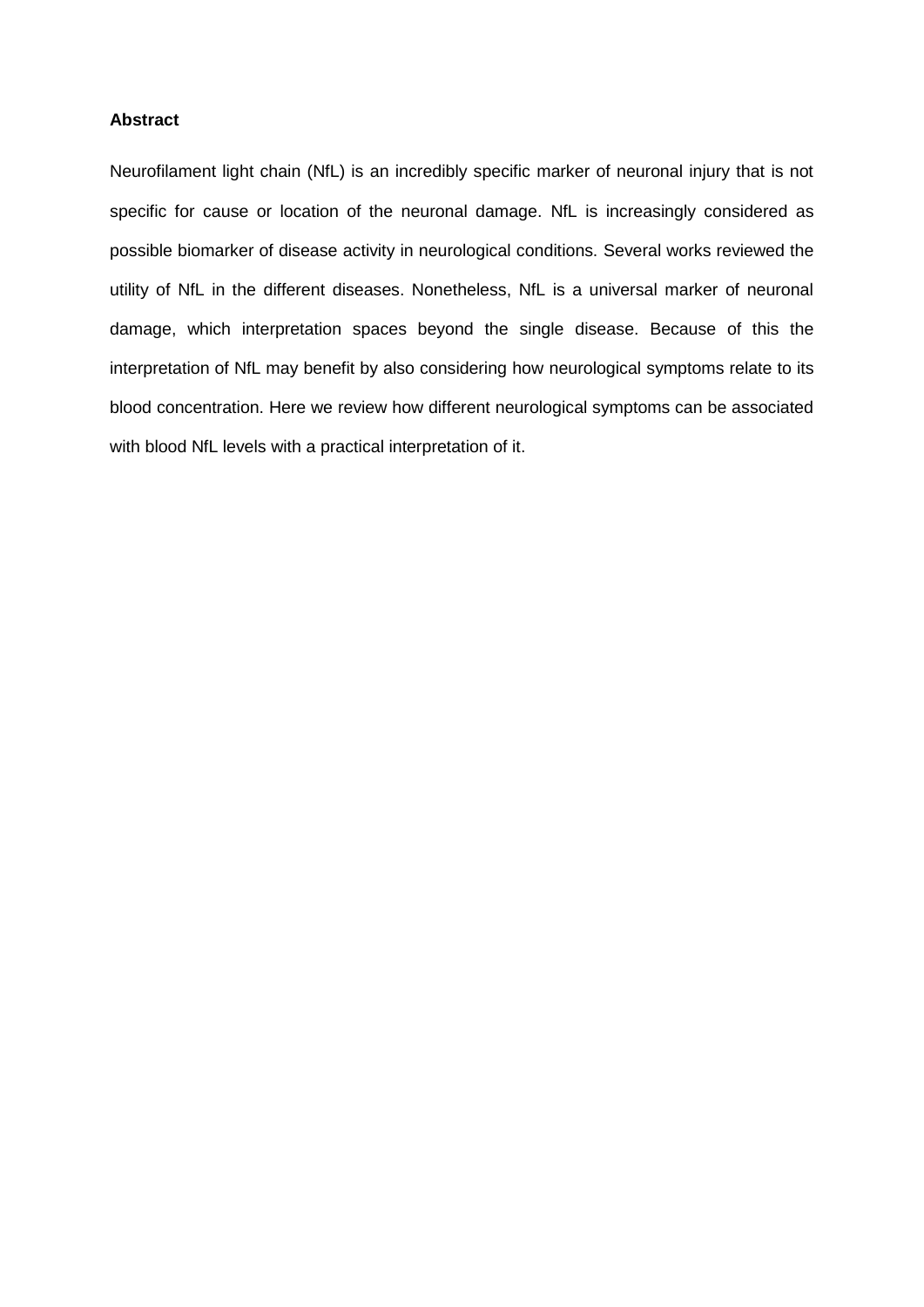### **Introduction**

Neurofilament light chain (NfL), a component of the neuronal cytoskeleton, is increasingly recognized as promising biomarker in the clinical evaluation of neurological patients.<sup>1,2</sup> NfL is released from the neurons to the cerebrospinal fluid (CSF) and blood upon damage. Damage of the peripheral nervous system will also result in a release of NfL primarily into the blood.<sup>3</sup> The concentration in blood is approximately 50 times lower than in CSF, due to the proximity of CSF to the neuronal tissue.<sup>4</sup>

Lately highly sensitive assays enabled a reliable quantification of NfL in blood.<sup>5</sup> In our experience, the sensitivity and automation implemented with this technology enable the prospective and reliable evaluation of NfL levels in the blood of patients.<sup>1</sup> There is a high correlation between NfL levels measured in plasma and serum $6.7$  and the evidence collected by plasma or serum measurements resulted to be consistent; thus we refer in this review to blood NfL. Of note, the absolute NfL concentration is about 15% lower in EDTA plasma than serum, therefore longitudinal comparisons of absolute values or with a reference range should be done within the same source fluid and same collection method such as EDTA, heparin or citrate (pre-analytical variability was further discussed in  $\frac{1}{1}$ ). An increased NfL level is not specific for one disease, but the prospective monitoring of NfL can be helpful in already diagnosed conditions (reviewed in <sup>1</sup>). Moreover, NfL is a universal marker of neuronal damage, which interpretation can space beyond the single disease. Hence, we reasoned that it could be useful to review the knowledge on NfL without categorizing it on diseases but focusing on the symptoms associated with those neurological diseases with available knowledge on NfL levels. We structured this with the same order used during a neurological examination. We also emphasized the use of the time course of NfL change rather than the absolute NfL levels, **Figure 1**.

## **1. Cognition and speech (Table 1)**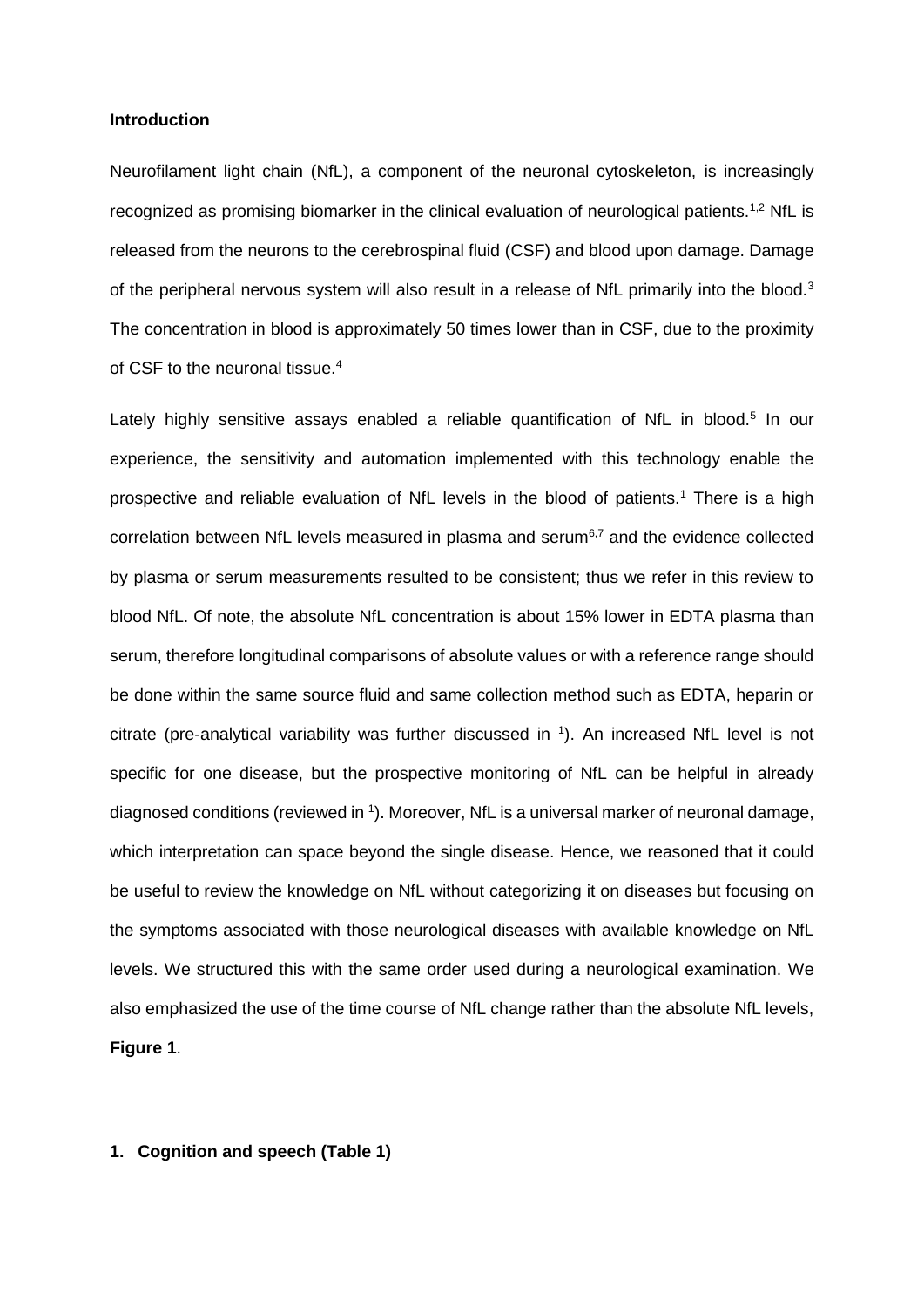Cognition. Impaired cognition can be a consequence of metabolic, respiratory dysfunction or intoxication<sup>8</sup> that are usually treated by internal medicine specialists or be a symptom of an underlying neurological disease. Acute neurological conditions, such as stroke, traumatic brain injury (TBI) and epilepsy, as well as chronic neurodegenerative conditions, can result in different grades of cognitive alterations.<sup>8</sup> Importantly, by an acute event the increase in NfL is not immediate but becomes clearly detectable a few days following neuronal damage  $-$  in the subacute phase. $9,10$  Therefore, acute cognitive decline due to acute neuronal damage is reflected by a normal level of blood NfL at symptom onset followed by an increase in the following days peaking weeks to months after the event.<sup>9–11</sup> Notably, for individuals younger than 60 years of age the normal NfL level could be extrapolated by population based reference ranges, but the high interindividual variability that appears at older ages and in patients with comorbidities<sup>1,12</sup> suggests that the normal NfL level should be the baseline level of that individual. In this context, the normal level of an elderly patient would be the level measured at/near symptom onset. Thus, a second sample few days later would disclose the presence or absence of neuronal damage as respectively indicated by the presence or absence of an increase in NfL levels from the normal level of the patient. Chronic conditions of cognitive decline as neurodegenerative forms of dementia are characterized by slow accrual in neuronal damage and slow increase in NfL levels over years. 13,14 Thus, the second sample taken few days after the event will not show a change in NfL levels if the cognition was altered for example because of Alzheimer disease (AD), Parkinson disease (PD) or vascular dementia.<sup>11,13-16</sup> Of note, there are few studies that also looked at NfL in epilepsy and partial or generalized epileptic seizures were not associated with an increase in NfL levels but status epilepticus resulted in increased NfL.<sup>17,18</sup> Avoiding the increase in blood neurofilaments or decreasing their levels could be a relevant aspect for assessing the efficacy of forthcoming treatments - as shown in multiple sclerosis (MS).<sup>19</sup>

Speech. *Aphasia*. Acute speech impairments, as aphasia, are commonly seen in epileptic attacks<sup>20</sup>, primary progressive aphasia (PPA) or strokes.<sup>21</sup> The change in NfL levels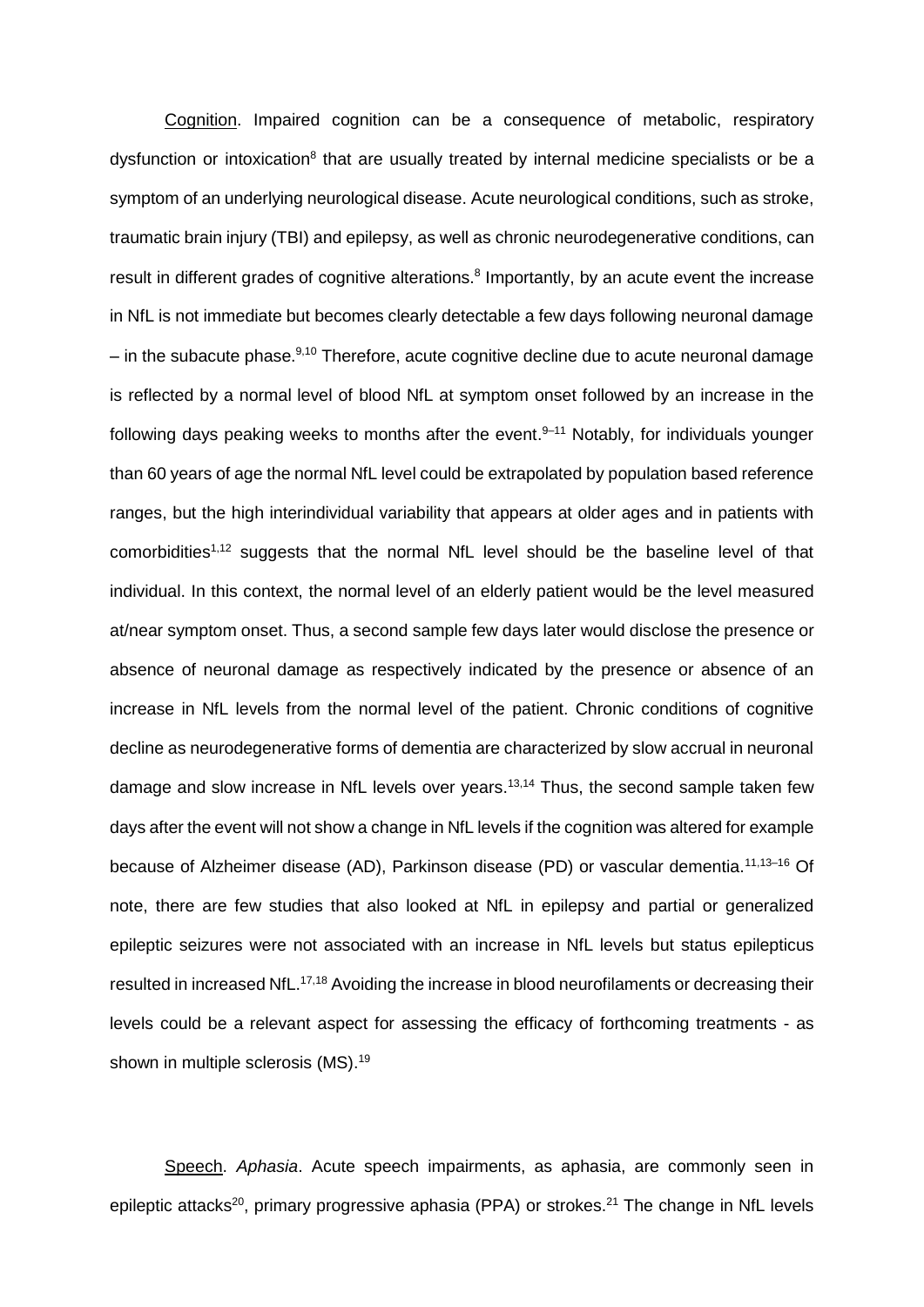differs between the latter two conditions: the days following an ischemic or hemorrhagic neuronal damage are characterized by a progressive increase in blood NfL levels<sup>9</sup>, whereas patients with an aphasia related to a chronic neurodegenerative condition as PPA present only a minimal and slow increase in blood  $NfL^{22}$ . The quantification of  $NfL$  at symptom onset could be an ancillary tool in the differential diagnosis of an acute manifestation of aphasia vs. chronic neurodegenerative condition. In this context, increased NfL levels after the event (in the subacute phase) can indicate an underlying stroke, even if not detected in the CT scan, and therefore the need for a more accurate imaging as brain MRI. In contrast, normal NfL levels could support a different origin of the symptoms as for example a focal epileptic episode and thus the need for an EEG. Of note, the presence of a status epilepticus was associated with increased NfL levels.<sup>17</sup>

*Dysarthria.* The inability to correctly articulate words is often associated with a paralysis of the facial nerve and part of the umbrella of symptoms seen in stroke.<sup>23</sup> In this case, dysarthria will be associated with increasing NfL levels starting from a few days after symptom onset.<sup>9</sup> Dysarthria can also be one initial symptom in patients with bulbar-onset amyotrophic lateral sclerosis (ALS).<sup>24</sup> In ALS, the NfL levels are increased already a few months prior to symptom onset<sup>25</sup>; thus low NfL levels at the onset of dysarthria could indicate a stroke rather than an initial ALS manifestation. Of note, the symptom onset may not always be clear to the patient or the family. In such cases, NfL could be of further use: low NfL levels without sign of increase over few days would be indicative of a pre-existing condition rather than an acute pathology causing the dysarthria, i.e., differentiating these conditions from stroke and ALS.

#### **2. Cranial nerves (Table 1)**

N. olfactorius (N. I). Impaired olfactory function can be present in chronic neurodegenerative conditions, such as PD, MS or AD, or acute conditions, such as TBI,<sup>26</sup> and it recently manifested in patients affected by coronavirus disease 2019 (COVID-19).<sup>27</sup> In all these conditions, except PD, NfL levels appear increased.<sup>13,15,28,29</sup>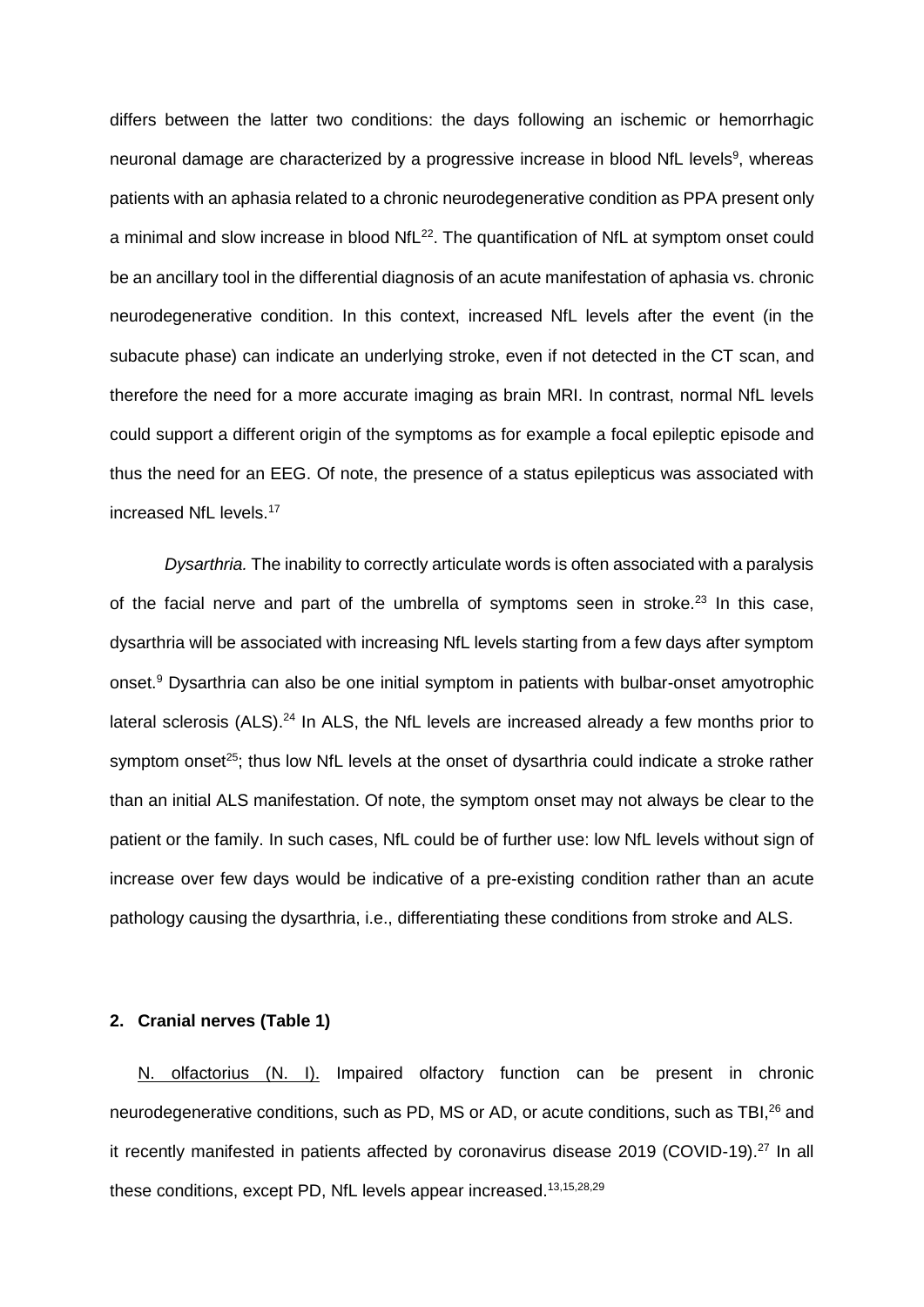N. opticus (N. II). One of the more common conditions affecting the optical nerve is *optic neuritis* and has been associated with increased NfL levels in the CSF<sup>30</sup> and in 25-50% of cases it is the first symptom of MS<sup>31</sup> where disease activity is responsible for further spikes ("relapses") in NfL concentration.<sup>4</sup> Another important cause of damage of the optical nerve is stroke. Stroke can cause a sudden loss of vision that depending on the location of the lesion can affect the entire or a part of the visual field and affect one or both eyes.<sup>32</sup> This condition can be accompanied by further stroke symptoms and be therefore associated with an important increase in NfL levels over the days following symptom onset.<sup>9</sup>

N. oculomotorius (N. III), N. trochlearis (N. IV) and N. abducens (N. VI). A damage to these cranial nerves results in an impairment of the eye movement. This can be caused by acute conditions as stroke<sup>33</sup> or chronic as  $MS<sup>34</sup>$ . Here, NfL could help discriminate between a preexisting dysfunction - congenital (normal NfL levels) or acutely occurred - stroke (increasing over few days)<sup>9</sup> or slowly progressing chronic condition - MS (slightly increased NfL levels).<sup>4</sup>

N. trigeminus (N. V). This nerve is responsible for conveying sensory and part of the motor information from/to the face.<sup>35</sup> One of the more recurrent pathologies affecting this nerve is trigeminal neuralgia, a chronic disease that manifests as repetitive sharp facial pain.<sup>36</sup> Stroke, TBI, MS or compression due to a tumor or blood vessel can all be causing this condition.<sup>35</sup> Some of these etiologies are associated with neuronal damage, such as TBI $^{10}$  and MS, $^{4}$ although other etiologies, such as vascular compression, are not known to cause neuronal damage. In this context, NfL could help to discriminate between etiologies that are causing and etiologies that are not causing neuronal damage.

N. facialis (N. VII). In paralysis of the *N. facialis*, a first important step is to discriminate a central from a peripheral damage of the nerve. A central paralysis is often consequence of an ischemic insult of the central nervous system (CNS) and part of a wider umbrella of stroke related symptoms and therefore characterized by a rise in NfL.<sup>9</sup> On the other hand, determining the cause of a peripheral paralysis is a recurrent query for neurologists. In most of the cases the etiology of a peripheral paralysis is classified as idiopathic, *i.e.*, spontaneous with unknown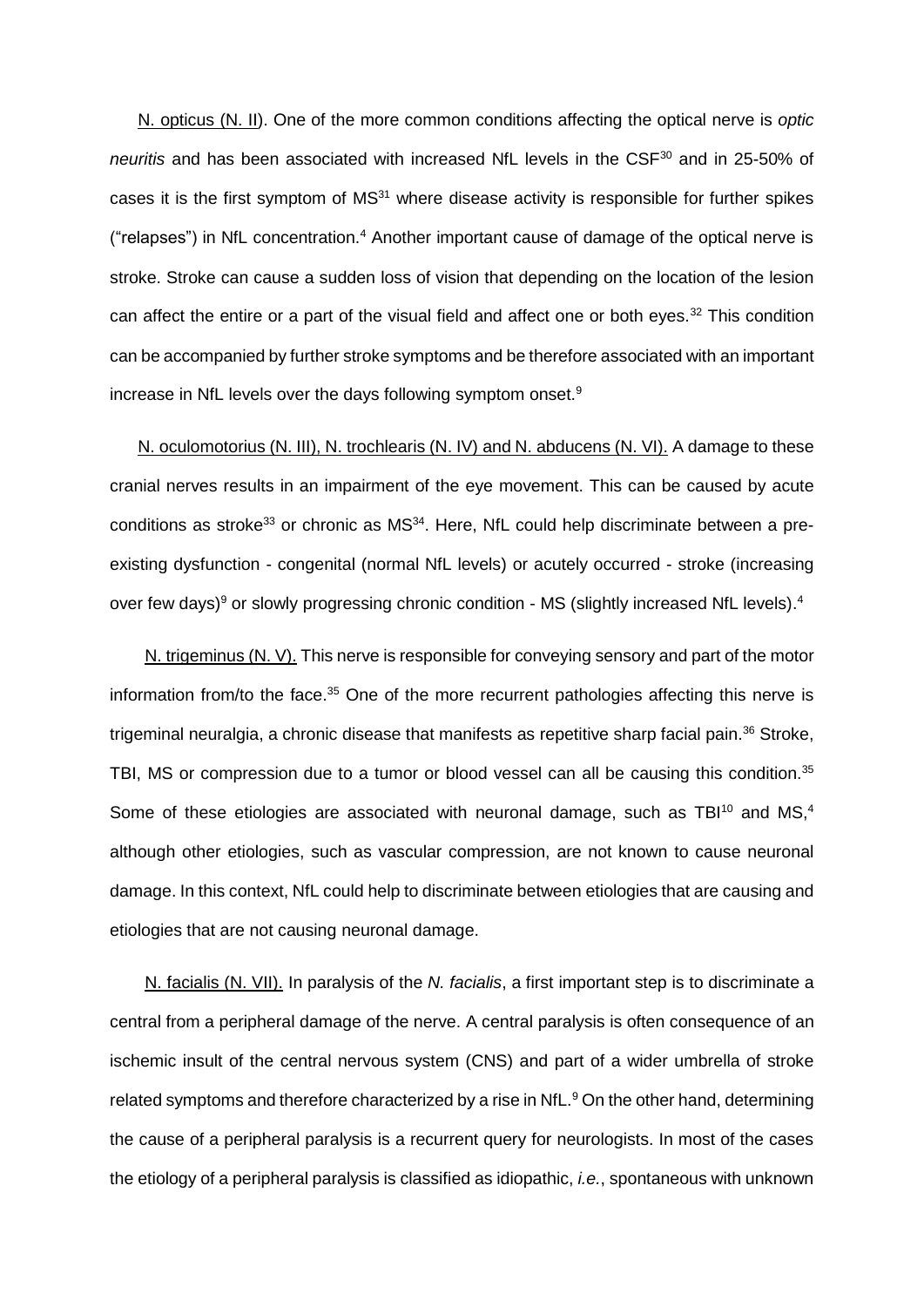cause. $37$  In a few cases, the clinical symptoms alone are not clear enough to discriminate between the central and the peripheral form, and here a low NfL level can be supportive of a peripheral rather than a central cause of paralysis.

N. vestibulocochlearis (N.VIII). An altered function of this nerve often manifests with nystagmus and vertigo.<sup>38</sup> These symptoms can be provoked by a peripheral<sup>38</sup> or a central<sup>39</sup> affection of the nerve. A central etiology is defined in the presence of CNS damage as a stroke and is therefore a medical emergency.<sup>39</sup> Peripheral etiologies are for example canalithiasis, vestibular neuritis or Ménière's disease and are not known to cause neuronal damage<sup>38</sup> and therefore the NfL levels should remain unaltered. Hence, if the anamnesis, clinical examination and MRI cannot find an indication of a stroke, low NfL could further support the hypothesis of a peripheral rather than a central origin for the symptoms. Of note, the presence of vertigo alone could have further differential diagnosis as hypotension as in  $PD<sup>40</sup>$  or hampered proprioception due to peripheral neuropathy that at advanced stages can also present increased NfL levels.14,15,41,42

N. glossopharyngeus (N. IX), N. vagus (N. X), N. accessorius (N. XI), N. hypoglossus (N. XII). Damage of these nerves are in most cases consequence of TBI or stroke that are associated with increase in NfL.<sup>9,10</sup>

### **3. Upper and lower extremities (Table 2)**

a. Muscular tone. Muscles have a physiological level of contraction that allow their optimal function. An increased muscular tone can be the manifestation of a damaged upper motor neuron as seen in subacute stroke or MS, or alteration of regulatory centers as in PD. Of these conditions, PD presents only a slight increase in NfL<sup>15</sup>, therefore increased NfL associated with increased tone can be indicative of a recent stroke or active MS rather than PD. Atypical parkinsonian disorders should also be considered as they are associated with a higher NfL than in PD patients.<sup>15</sup> On the other hand, a decreased muscular tone can be a symptom of a damaged lower motor neuron or a primarily muscular pathology. It is unclear whether NfL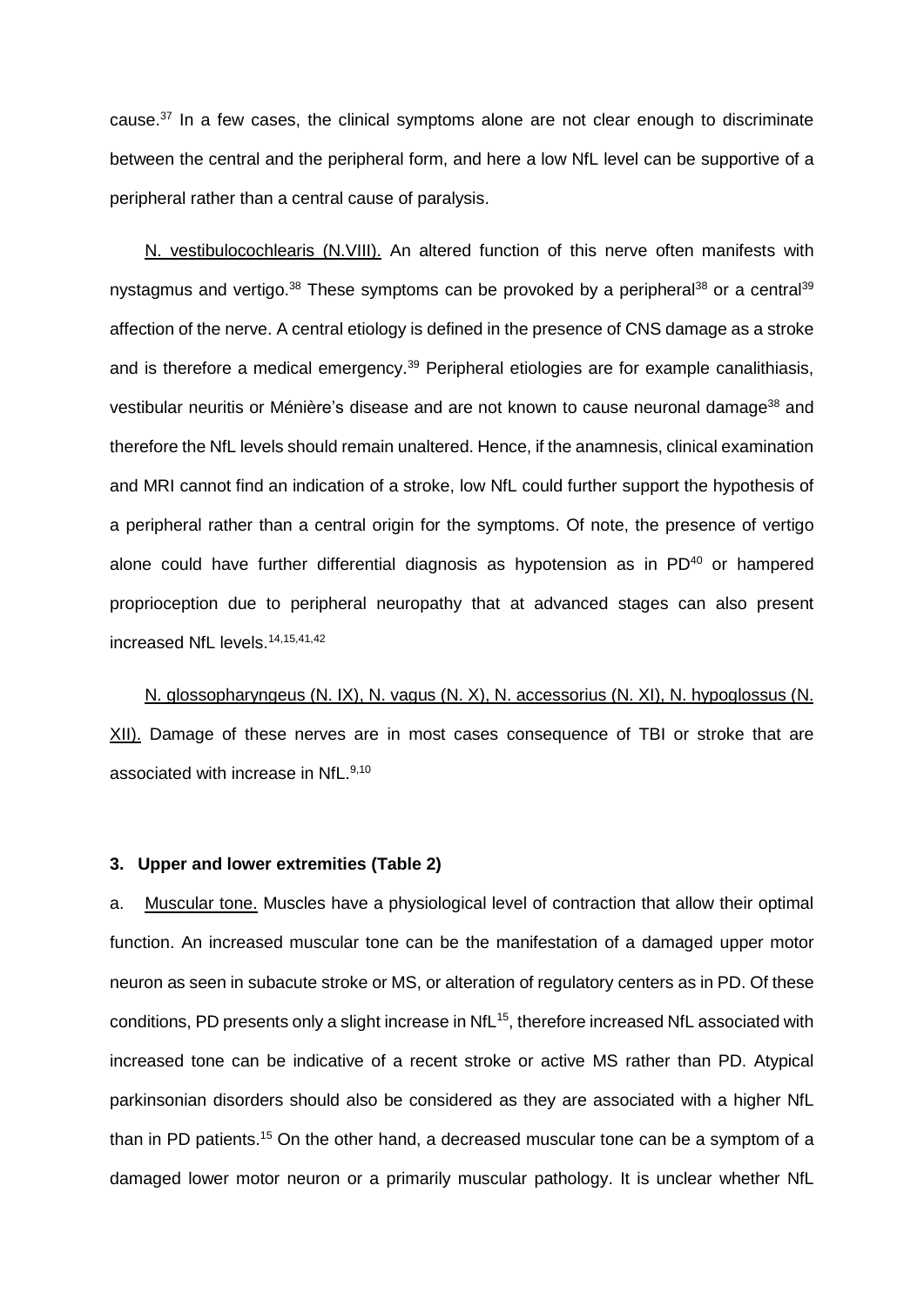increases in initially purely muscular diseases as myopathies, but it can rise even importantly in diseases of the peripheral nervous system as Guillain-Barré syndrome<sup>42</sup>, Charcot-Marie-Tooth disease<sup>41</sup>. ALS can initially affect the upper or lower motor neuron and therefore manifest with either an increased or decreased muscular tone.<sup>24</sup> The early clinical presentation of ALS can be similar to other motor neuron diseases.<sup>24</sup> Nevertheless, ALS patients present a much higher increase in NfL levels than other motor neuron diseases.<sup>43</sup> Therefore, NfL can help in supporting a correct and rapid diagnosis of ALS.

b. Movement disorders. *Ataxic movement.* Movements of our body are precisely coordinated by specialized centers in the cerebellum and the extra-pyramidal system. These structures regulate efferent stimuli (from the motor cortex to the periphery) based on the afferent signal received from the periphery. A damage to one of these centers as well as a lack of feedback from the periphery manifests with poorly coordinated movements defined as ataxic.<sup>44</sup> There are more than 50 forms of ataxia with a genetic or non-genetic etiology.<sup>44</sup> NfL was explored in few of them. Multiple system atrophy, an adult-onset neurodegenerative ataxia was associated with increased NfL levels and NfL showed a good sensitivity and specificity in identifying this condition from ataxia of sporadic onset. <sup>45</sup> NfL was also increased in forms of ataxia with a genetic background as Friedreich's ataxia<sup>46</sup> and spinocerebellar ataxias.<sup>47</sup> Cerebellar stroke can also manifest with ataxia and is associated with increased NfL levels.<sup>9</sup> It is not the absolute level of NfL that can differentiate the different underlying pathologies but the change in NfL over time. In fact, a stroke is characterized by increasing NfL levels in the days after symptom onset<sup>9</sup> that is not present in neurodegenerative conditions. Moreover, a peculiarity of Friedreich's ataxia is the decreasing NfL level over  $age^{46}$ , thus potentially discriminating this pathology from other conditions where NfL levels increase with disease progression.

*Tremor* is a repetitive involuntary movement that can be classified as physiological or pathological based on the underlying mechanisms inducing it. The loss of dopaminergic neurons in the substantia nigra in PD manifests amongst other symptoms with low frequency resting tremor.<sup>48</sup> Other common pathological causes of tremor are essential tremor, stroke, MS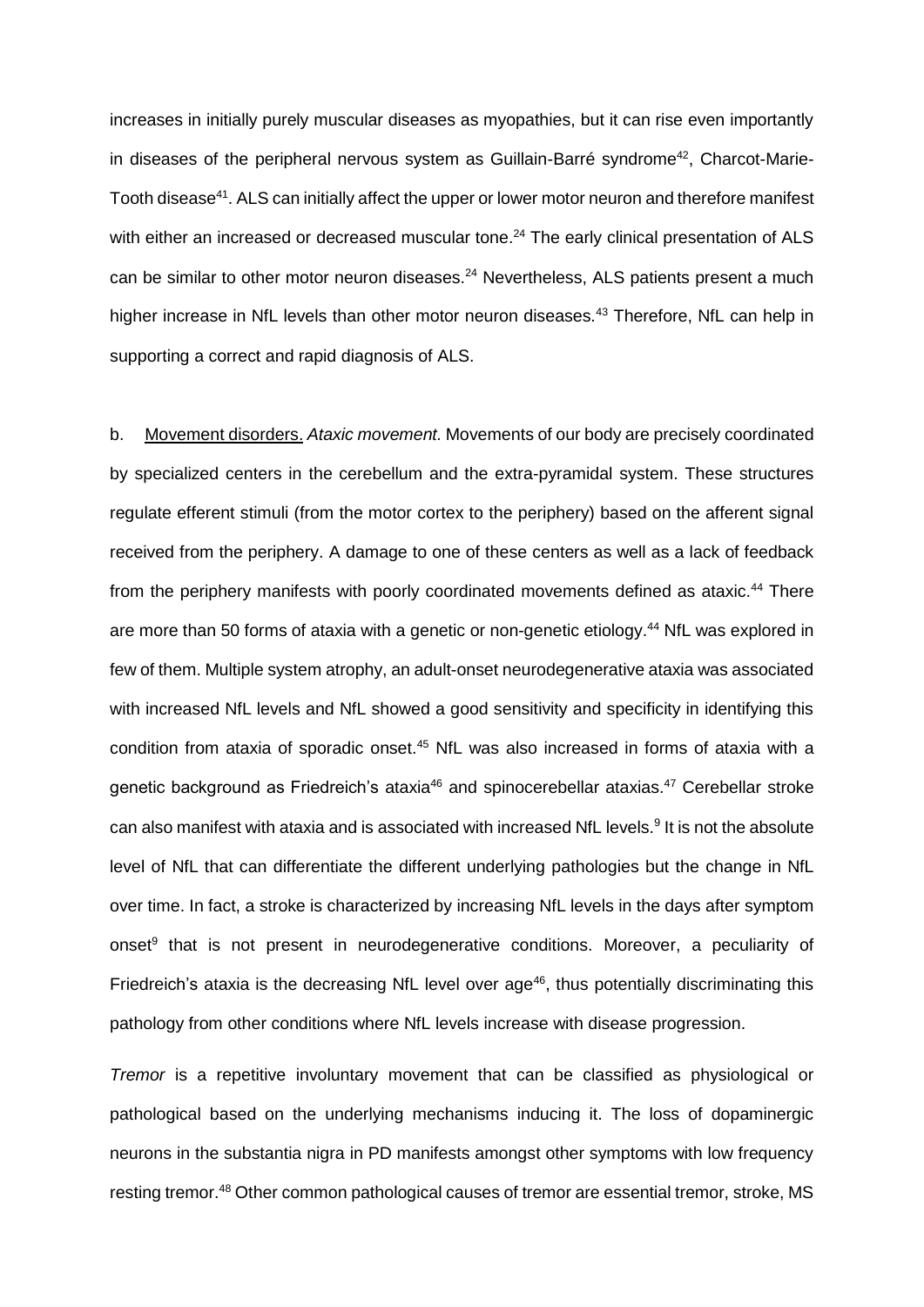or drug intoxication.<sup>48</sup> The elevation of NfL in PD is mild when compared to other neurological diseases.<sup>15</sup> Therefore, tremor associated with low or slightly increased NfL levels would for example indicate a physiological tremor or an underlying PD rather than a cerebellar stroke or MS. The NfL levels in essential tremor are not investigated yet.

*Chorea* is a motor symptom characterized by flinging random movements and inability to exercise a voluntary movement for a prolonged time. Several conditions can be associated to this symptom and NfL was investigated in one of them, Huntington disease. In Huntington disease, NfL is increased and particularly in the manifest stage of the disease<sup>49</sup> where motor impairments are more evident. Thus, NfL could be used to monitor disease progression and stratify patients for prospective clinical trials.

*Fasciculations* are involuntary muscular contractions that can have a benign origin or be a manifestation of a pathology of the lower motor neuron, as for example in ALS.<sup>24</sup> In this context, low levels of NfL can suggest a benign etiology with fasciculations caused by neuronal hyperexcitability rather than a disease involving neuronal damage as for instance ALS<sup>43</sup> or Charcot-Marie-Tooth disease.<sup>41</sup>

c. Sensory and strength. Neuronal damage in the central or peripheral nervous system can manifest as altered sensation and/or strength. MS, TBI or stroke are frequent causes of neuronal damage in the CNS, and damage of the peripheral neurons is often caused peripheral polyneuropathies, radicular compression. The pathological process in motor neuron diseases is associated with damage of both peripheral and central nervous system. $^{24}$  Blood NfL increases with neuronal damage of both central and peripheral nervous system, therefore it cannot discriminate a central vs. peripheral location of the lesion. Although, a lesion of the peripheral nervous system does not cause an important increase of NfL in the CSF<sup>3</sup>; thus, increased blood NfL levels with normal CSF NfL levels can be indicative of a peripheral lesion. Of particular interest is the case of polyneuropathies caused (or possibly caused) by chemotherapeutical agents. In a recent work NfL detected drug induced neurotoxicity and decreased following cessation of treatment.<sup>50</sup> Of note, epileptic seizures can cause a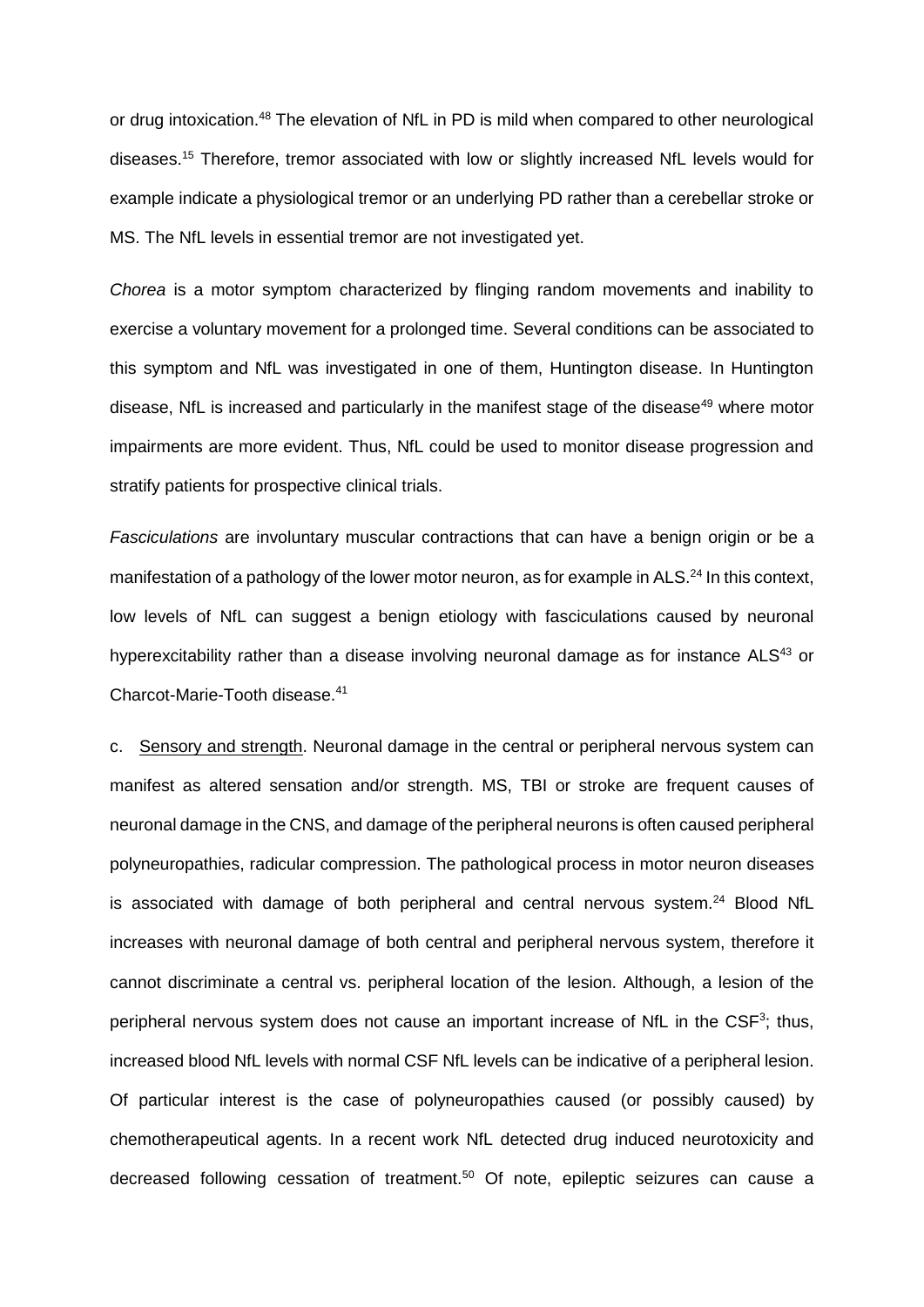temporary paralysis of one side of the body that mimics the clinical presentation of a stroke, so-called Todd's paralysis.<sup>51</sup> A Todd's paralysis usually resolves within few days and NfL could help in excluding a stroke as etiology of such a paralysis, *i.e.*, low NfL could support a different etiology than stroke. A similar concept can be applied to MS patients presenting an acute worsening of symptoms. Precisely, NfL could help to discriminate an acute neuronal damage of a disease relapse – usually interpreted as a treatment failure - from a temporary neuronal dysfunction caused by an increase in body temperature and known as Uhthoff's phenomenon.<sup>52</sup> Thus, the patient would not need to change treatment.

### **Conclusion**

Symptoms caused by an acute neuronal damage are reflected by an increase in neurofilament levels over the following days, whereas chronic conditions present minimal or no change in neurofilament levels. The clinical utility of NfL for the individual patient is currently explorative but it is increasingly investigated in the centers that possess the capacity for measuring it. Of note, despite the limited possibility of repeated sampling, CSF NfL is in general more sensitive than blood NfL for example a 10% change in CSF NfL led to a change of 7.4% and 5.8% in blood NfL of multiple sclerosis patients.<sup>4,53</sup> Therefore, CSF analysis could be a useful sensitive tool when neuronal damage is suspected despite a normal blood NfL. This particularly when the clinician plans to analyze other CSF biomarkers such as Aβ or oligoclonal bands. To summarize, in both acute and chronic neurological conditions NfL can detect the presence of neuronal damage, thus it has the potential to support the neurologist when the clinical assessment is not conclusive. Blood NfL presents the potential of being an ancillary tool in the hand of neurologists in a multitude of clinical cases.

## **Contributions**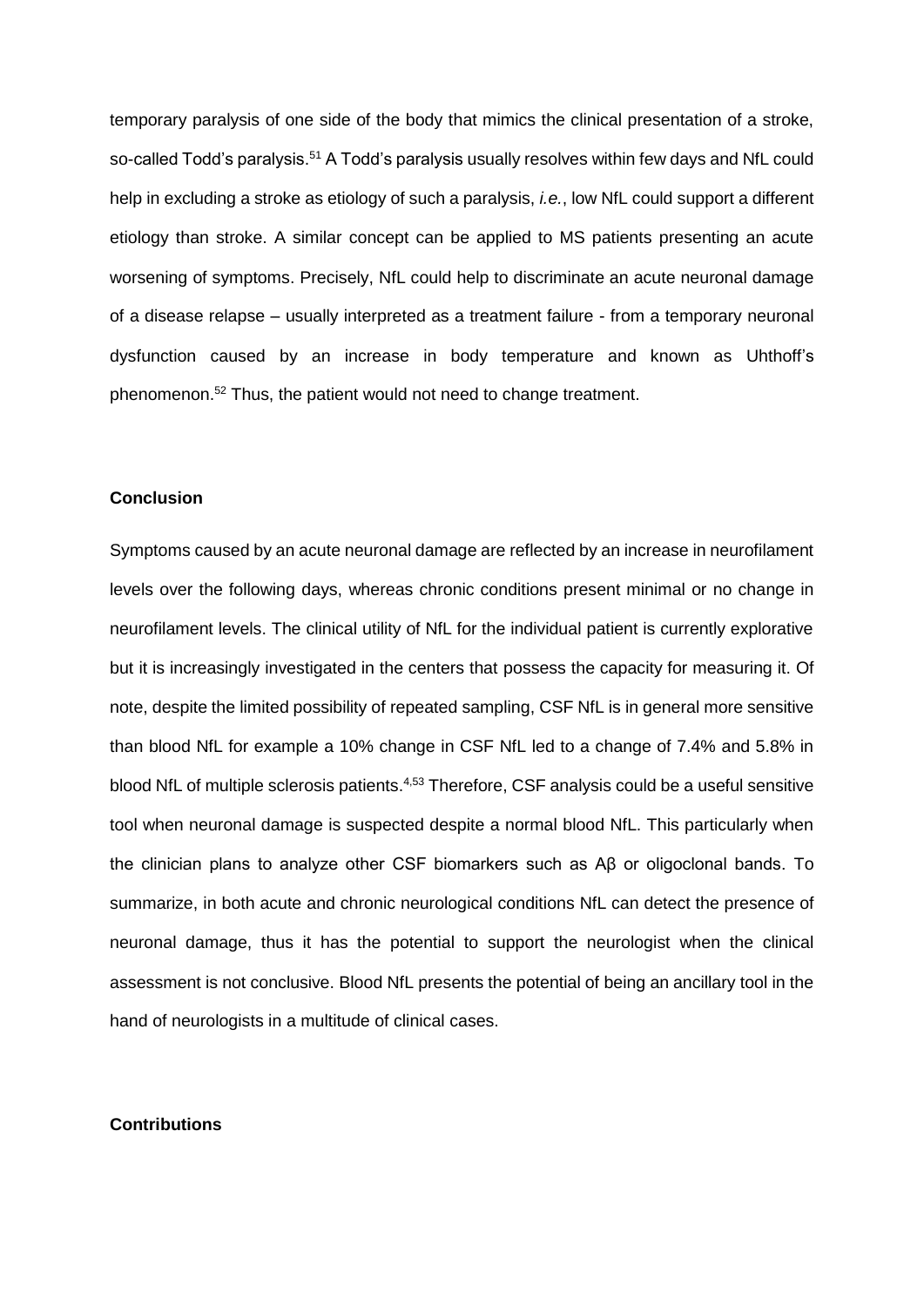CB, HZ did literature search, reviewed the manuscript, drafted the manuscript, prepared the figures and tables. All authors read and approved the final version of the manuscript.

# **Conflict of interests**

CB has nothing to disclose. HZ has served at scientific advisory boards for Denali, Roche Diagnostics, Wave, Samumed, Siemens Healthineers, Pinteon Therapeutics and CogRx, has given lectures in symposia sponsored by Fujirebio, Alzecure and Biogen, and is a co-founder of Brain Biomarker Solutions in Gothenburg AB (BBS), which is a part of the GU Ventures Incubator Program (outside submitted work).

# **Funding**

CB is supported by a postdoctoral fellowship from the Swiss National Science Foundation (P400PM 191077). HZ is a Wallenberg Scholar supported by grants from the Swedish Research Council (#2018-02532), the European Research Council (#681712), Swedish State Support for Clinical Research (#ALFGBG-720931), the Alzheimer Drug Discovery Foundation (ADDF), USA (#201809-2016862), and the UK Dementia Research Institute at UCL.

## **References**

- 1. Barro C, Chitnis T, Weiner HL. Blood neurofilament light: a critical review of its application to neurologic disease. *Ann Clin Transl Neurol*. 2020;7(12):2508-2523. doi:10.1002/acn3.51234
- 2. Khalil M, Teunissen CE, Otto M, et al. Neurofilaments as biomarkers in neurological disorders. *Nat Rev Neurol*. 2018;14(10):577-589. doi:10.1038/s41582-018-0058-z
- 3. Körtvelyessy P, Kuhle J, Düzel E, et al. Ratio and index of Neurofilament light chain indicate its origin in Guillain-Barré Syndrome. *Annals of Clinical and Translational Neurology*. 2020;7(11):2213-2220. doi:https://doi.org/10.1002/acn3.51207
- 4. Disanto G, Barro C, Benkert P, et al. Serum Neurofilament light: A biomarker of neuronal damage in multiple sclerosis. *Ann Neurol*. 2017;81(6):857-870. doi:10.1002/ana.24954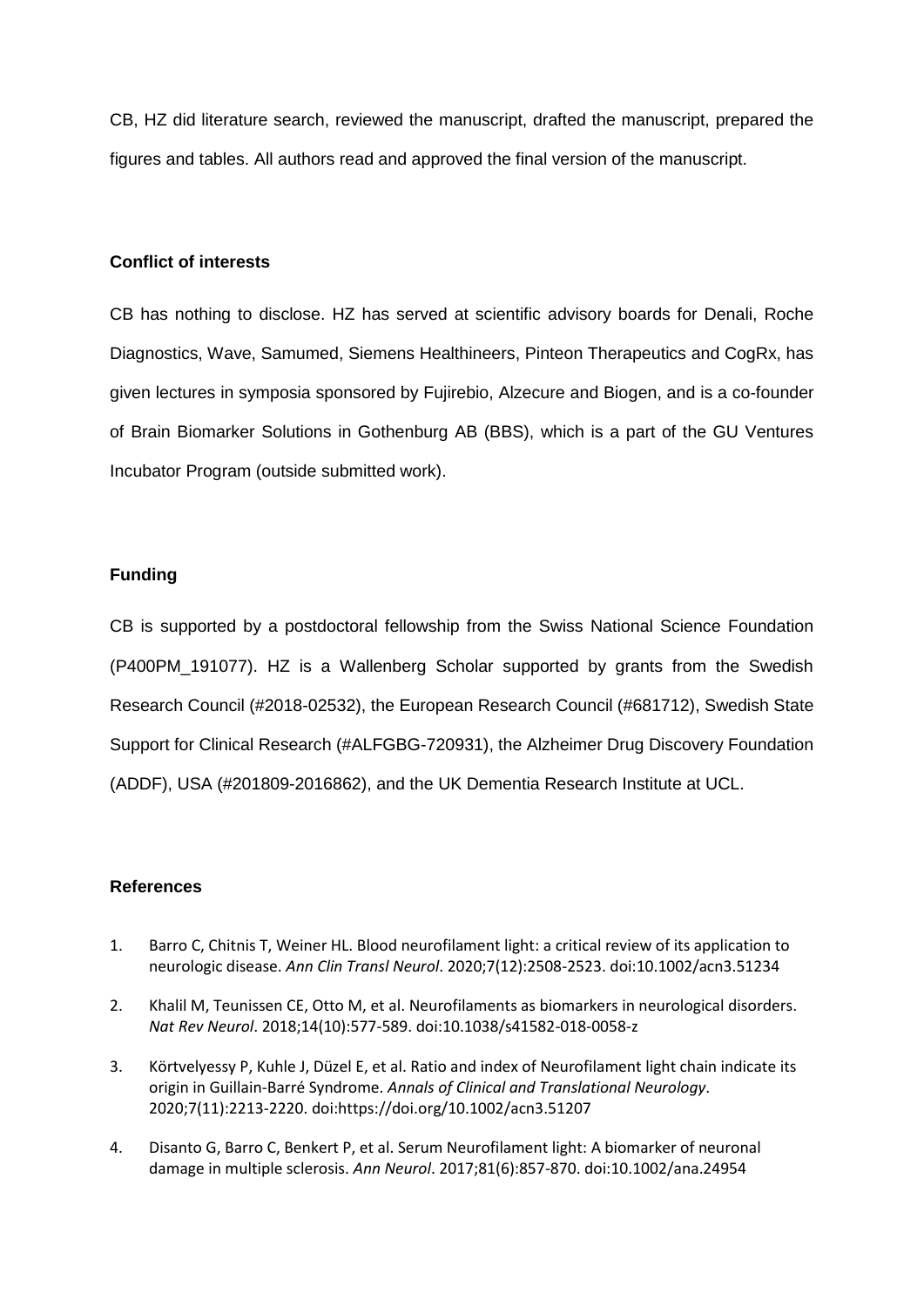- 5. Kuhle J, Barro C, Andreasson U, et al. Comparison of three analytical platforms for quantification of the neurofilament light chain in blood samples: ELISA, electrochemiluminescence immunoassay and Simoa. *Clin Chem Lab Med*. 2016;54(10):1655- 1661. doi:10.1515/cclm-2015-1195
- 6. Piehl F, Kockum I, Khademi M, et al. Plasma neurofilament light chain levels in patients with MS switching from injectable therapies to fingolimod. *Mult Scler*. 2018;24(8):1046-1054. doi:10.1177/1352458517715132
- 7. Sejbaek T, Nielsen HH, Penner N, et al. Dimethyl fumarate decreases neurofilament light chain in CSF and blood of treatment naïve relapsing MS patients. *J Neurol Neurosurg Psychiatry*. Published online October 13, 2019:jnnp-2019-321321. doi:10.1136/jnnp-2019-321321
- 8. Bekinschtein T, Gleichgerrcht E, Manes F. Acute loss of consciousness. In: *Handbook of Clinical Neurology*. Vol 127. Elsevier; 2015:195-204. doi:10.1016/B978-0-444-52892-6.00013-1
- 9. Gattringer T, Pinter D, Enzinger C, et al. Serum neurofilament light is sensitive to active cerebral small vessel disease. *Neurology*. 2017;89(20):2108-2114. doi:10.1212/WNL.0000000000004645
- 10. Shahim P, Gren M, Liman V, et al. Serum neurofilament light protein predicts clinical outcome in traumatic brain injury. *Sci Rep*. 2016;6(2045-2322 (Electronic)):36791. doi:10.1038/srep36791
- 11. Gravesteijn G, Rutten JW, Verberk IMW, et al. Serum Neurofilament light correlates with CADASIL disease severity and survival. *Ann Clin Transl Neurol*. 2019;6(1):46-56. doi:10.1002/acn3.678
- 12. Khalil M, Pirpamer L, Hofer E, et al. Serum neurofilament light levels in normal aging and their association with morphologic brain changes. *Nat Commun*. 2020;11(1):812. doi:10.1038/s41467-020-14612-6
- 13. Preische O, Schultz SA, Apel A, et al. Serum neurofilament dynamics predicts neurodegeneration and clinical progression in presymptomatic Alzheimer's disease. *Nature medicine*. 2019;25(2):277-283. doi:10.1038/s41591-018-0304-3
- 14. Lin C-H, Li C-H, Yang K-C, et al. Blood NfL: A biomarker for disease severity and progression in Parkinson disease. *Neurology*. 2019;93(11):e1104-e1111. doi:10.1212/WNL.0000000000008088
- 15. Hansson O, Janelidze S, Hall S, et al. Blood-based NfL: A biomarker for differential diagnosis of parkinsonian disorder. *Neurology*. 2017;88(10):930-937. doi:10.1212/WNL.0000000000003680
- 16. Quiroz YT, Zetterberg H, Reiman EM, et al. Plasma neurofilament light chain in the presenilin 1 E280A autosomal dominant Alzheimer's disease kindred: a cross-sectional and longitudinal cohort study. *The Lancet Neurology*. 2020;19(6):513-521. doi:10.1016/S1474-4422(20)30137-X
- 17. Shahim P, Darin N, Andreasson U, et al. Cerebrospinal Fluid Brain Injury Biomarkers in Children: A Multicenter Study. *Pediatric Neurology*. 2013;49(1):31-39.e2. doi:10.1016/j.pediatrneurol.2013.02.015
- 18. Evers KS, Hügli M, Fouzas S, et al. Serum Neurofilament Levels in Children With Febrile Seizures and in Controls. *Front Neurosci*. 2020;14. doi:10.3389/fnins.2020.579958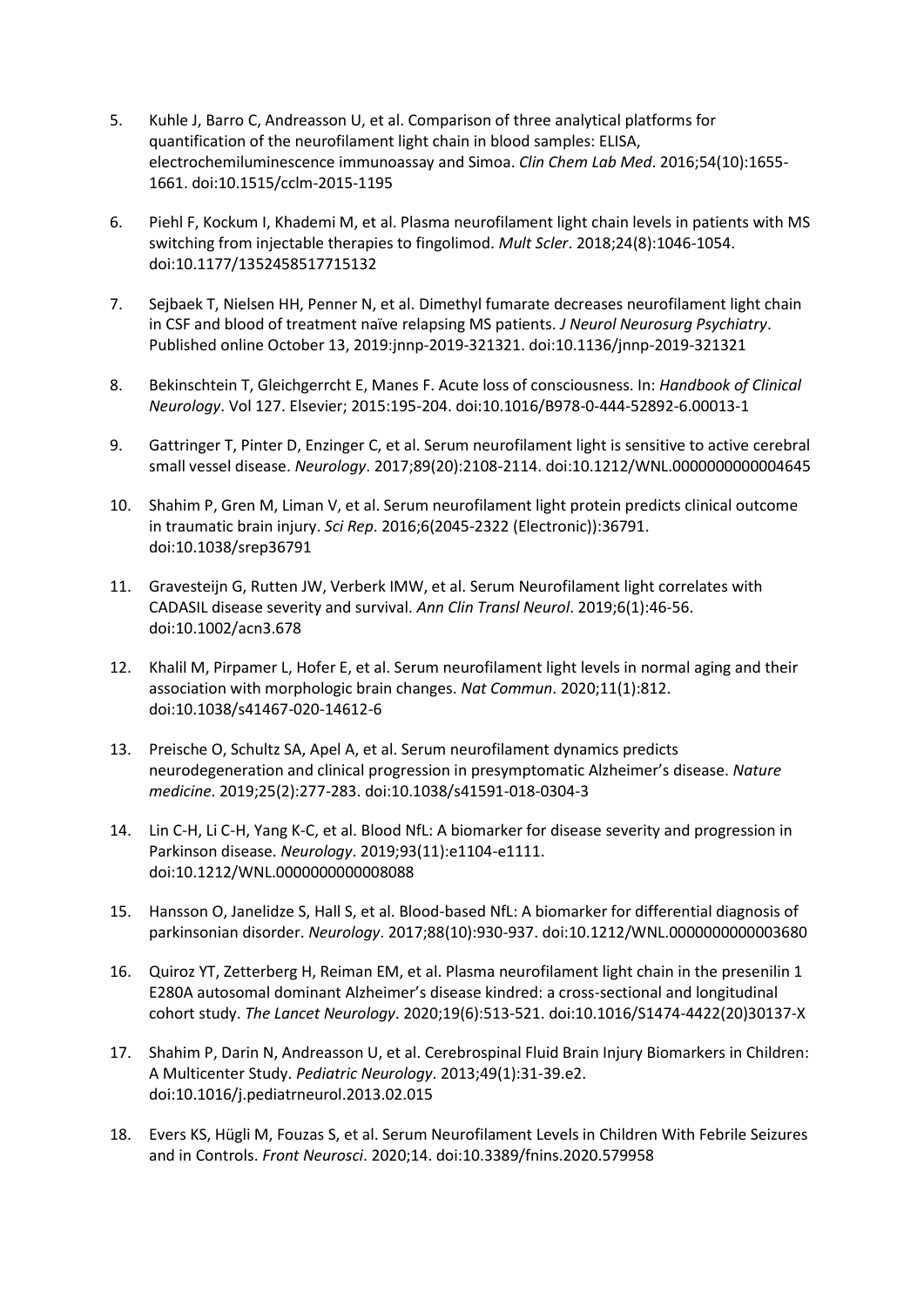- 19. Delcoigne B, Manouchehrinia A, Barro C, et al. Blood neurofilament light levels segregate treatment effects in multiple sclerosis. *Neurology*. Published online February 11, 2020:10.1212/WNL.0000000000009097. doi:10.1212/WNL.0000000000009097
- 20. Kinney MO, Craig JJ, Kaplan PW. Non-convulsive status epilepticus: mimics and chameleons. *Pract Neurol*. 2018;18(4):291-305. doi:10.1136/practneurol-2017-001796
- 21. Grossman M, Irwin DJ. Primary Progressive Aphasia and Stroke Aphasia: *CONTINUUM: Lifelong Learning in Neurology*. 2018;24:745-767. doi:10.1212/CON.0000000000000618
- 22. Steinacker P, Semler E, Anderl-Straub S, et al. Neurofilament as a blood marker for diagnosis and monitoring of primary progressive aphasias. *Neurology*. 2017;88(10):961-969. doi:10.1212/WNL.0000000000003688
- 23. Hankey GJ. Stroke. *The Lancet*. 2017;389(10069):641-654. doi:10.1016/S0140-6736(16)30962-X
- 24. Hardiman O, Al-Chalabi A, Chio A, et al. Amyotrophic lateral sclerosis. *Nat Rev Dis Primers*. 2017;3(1):17071. doi:10.1038/nrdp.2017.71
- 25. Benatar M, Wuu J, Andersen PM, Lombardi V, Malaspina A. Neurofilament light: A candidate biomarker of presymptomatic amyotrophic lateral sclerosis and phenoconversion. *Annals of Neurology*. 2018;84(1):130-139. doi:10.1002/ana.25276
- 26. DeVere R. Disorders of Taste and Smell. Published online 2017:26.
- 27. Nordvig AS, Rimmer KT, Willey JZ, et al. Potential neurological manifestations of COVID-19. *Neurol Clin Pract*. Published online June 30, 2020:10.1212/CPJ.0000000000000897. doi:10.1212/CPJ.0000000000000897
- 28. Kanberg N, Ashton NJ, Andersson L-M, et al. Neurochemical evidence of astrocytic and neuronal injury commonly found in COVID-19. *Neurology*. Published online June 16, 2020:10.1212/WNL.0000000000010111. doi:10.1212/WNL.0000000000010111
- 29. Barro C, Benkert P, Disanto G, et al. Serum neurofilament as a predictor of disease worsening and brain and spinal cord atrophy in multiple sclerosis. *Brain : a journal of neurology*. 2018;141(8):2382-2391. doi:10.1093/brain/awy154
- 30. Modvig S, Degn M, Sander B, et al. Cerebrospinal fluid neurofilament light chain levels predict visual outcome after optic neuritis. *Mult Scler*. 2016;22(5):590-598. doi:10.1177/1352458515599074
- 31. Toosy AT, Mason DF, Miller DH. Optic neuritis. *The Lancet Neurology*. 2014;13(1):83-99. doi:10.1016/S1474-4422(13)70259-X
- 32. Bagheri N, Mehta S. Acute Vision Loss. *Primary Care: Clinics in Office Practice*. 2015;42(3):347- 361. doi:10.1016/j.pop.2015.05.010
- 33. VIS group UK, Rowe F. Prevalence of ocular motor cranial nerve palsy and associations following stroke. *Eye*. 2011;25(7):881-887. doi:10.1038/eye.2011.78
- 34. Serra A, Chisari CG, Matta M. Eye Movement Abnormalities in Multiple Sclerosis: Pathogenesis, Modeling, and Treatment. *Front Neurol*. 2018;9:31. doi:10.3389/fneur.2018.00031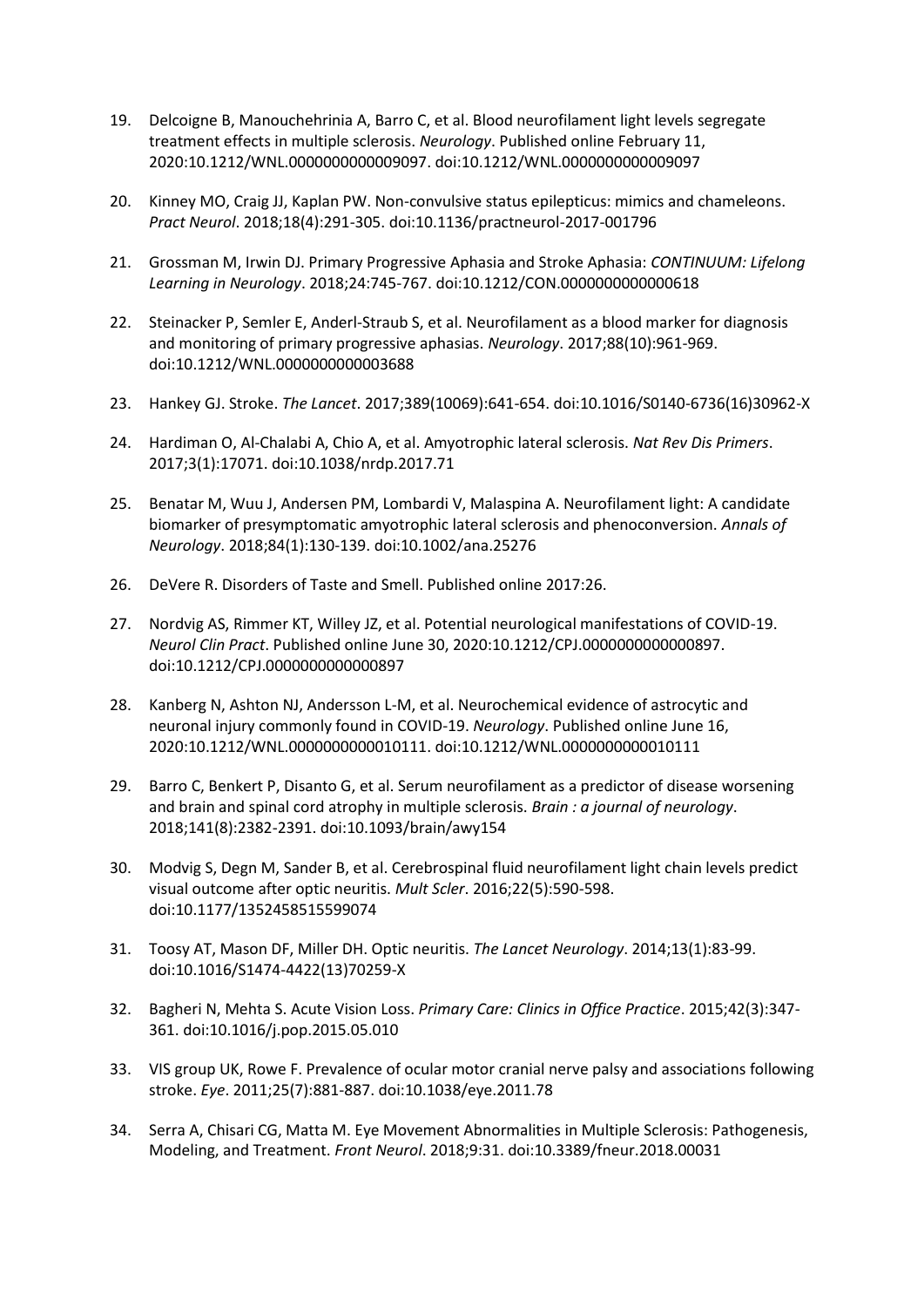- 35. Bathla G, Hegde AN. The trigeminal nerve: An illustrated review of its imaging anatomy and pathology. *Clinical Radiology*. 2013;68(2):203-213. doi:10.1016/j.crad.2012.05.019
- 36. Jones MR, Urits I, Ehrhardt KP, et al. A Comprehensive Review of Trigeminal Neuralgia. *Curr Pain Headache Rep*. 2019;23(10):74. doi:10.1007/s11916-019-0810-0
- 37. Gupta S, Mends F, Hagiwara M, Fatterpekar G, Roehm PC. Imaging the Facial Nerve: A Contemporary Review. *Radiology Research and Practice*. 2013;2013:1-14. doi:10.1155/2013/248039
- 38. Landau M, Barner K. Vestibulocochlear Nerve. *Semin Neurol*. 2009;29(01):066-073. doi:10.1055/s-0028-1124024
- 39. Choi J-Y, Lee S-H, Kim J-S. Central vertigo. *Current Opinion in Neurology*. 2018;31(1). https://journals.lww.com/co-neurology/Fulltext/2018/02000/Central\_vertigo.13.aspx
- 40. LeWitt PA, Kymes S, Hauser RA. Parkinson Disease and Orthostatic Hypotension in the Elderly: Recognition and Management of Risk Factors for Falls. *Aging and disease*. 2020;11(3):679. doi:10.14336/AD.2019.0805
- 41. Sandelius A, Zetterberg H, Blennow K, et al. Plasma neurofilament light chain concentration in the inherited peripheral neuropathies. *Neurology*. 2018;90(6):e518-e524. doi:10.1212/WNL.0000000000004932
- 42. Altmann P, De Simoni D, Kaider A, et al. Increased serum neurofilament light chain concentration indicates poor outcome in Guillain-Barré syndrome. *J Neuroinflammation*. 2020;17(1):86. doi:10.1186/s12974-020-01737-0
- 43. Feneberg E, Oeckl P, Steinacker P, et al. Multicenter evaluation of neurofilaments in early symptom onset amyotrophic lateral sclerosis. *Neurology*. 2018;90(1):e22-e30. doi:10.1212/WNL.0000000000004761
- 44. Klockgether T. Sporadic ataxia with adult onset: classification and diagnostic criteria. *The Lancet Neurology*. 2010;9(1):94-104. doi:10.1016/S1474-4422(09)70305-9
- 45. Wilke C, Bender F, Hayer SN, et al. Serum neurofilament light is increased in multiple system atrophy of cerebellar type and in repeat-expansion spinocerebellar ataxias: a pilot study. *J Neurol*. 2018;265(7):1618-1624. doi:10.1007/s00415-018-8893-9
- 46. the EFACTS study group, Hayer SN, Liepelt I, et al. NfL and pNfH are increased in Friedreich's ataxia. *J Neurol*. Published online January 30, 2020. doi:10.1007/s00415-020-09722-6
- 47. Wilke C, Haas E, Reetz K, et al. Neurofilaments in spinocerebellar ataxia type 3: blood biomarkers at the preataxic and ataxic stage in humans and mice. *EMBO Mol Med*. Published online June 8, 2020. doi:10.15252/emmm.201911803
- 48. Elias WJ, Shah BB. Tremor. *JAMA*. 2014;311(9):948-954. doi:10.1001/jama.2014.1397
- 49. Byrne LM, Rodrigues FB, Blennow K, et al. Neurofilament light protein in blood as a potential biomarker of neurodegeneration in Huntington's disease: a retrospective cohort analysis. *The Lancet Neurology*. 2017;16(8):601-609. doi:10.1016/S1474-4422(17)30124-2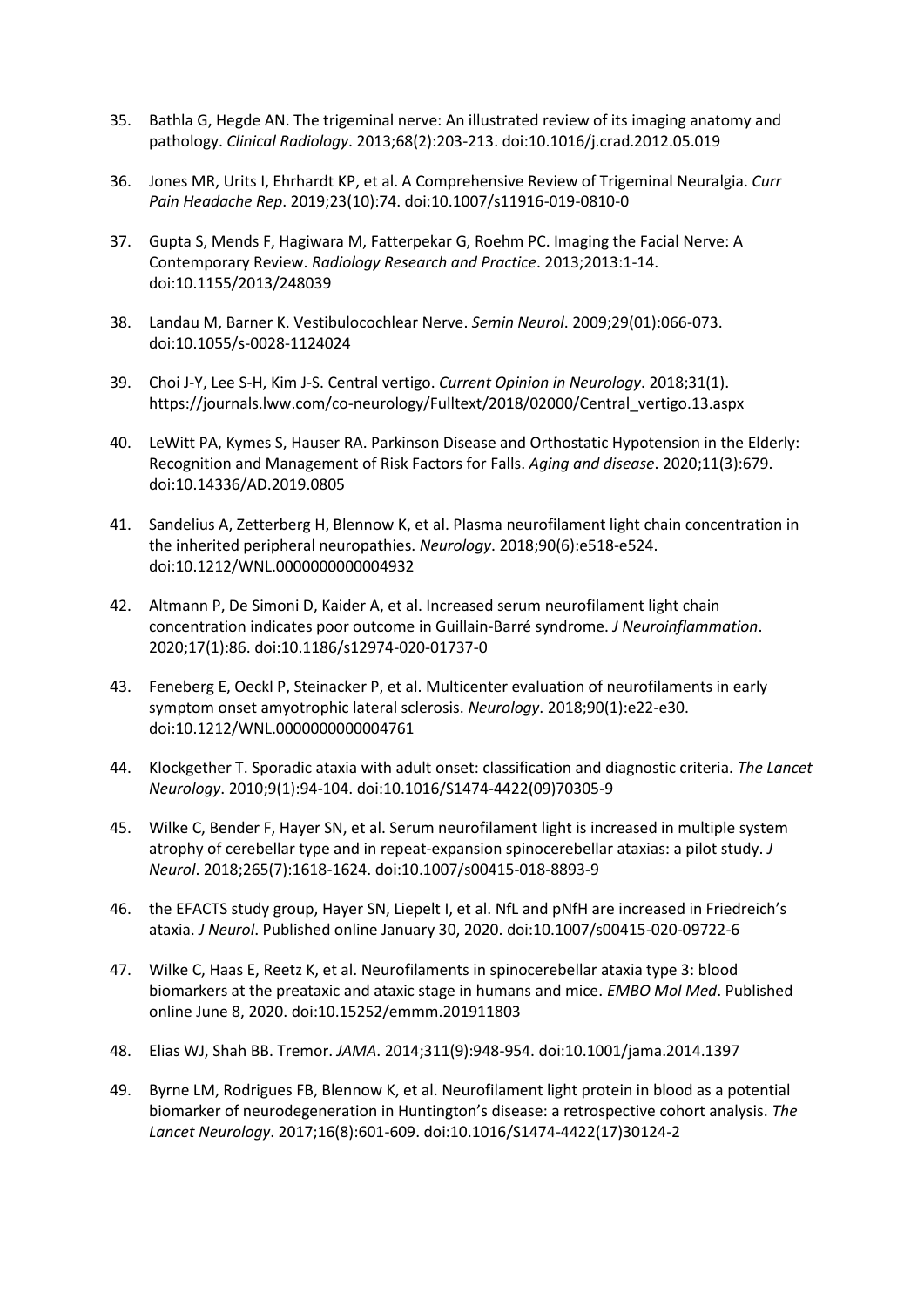- 50. Kim S-H, Choi MK, Park NY, et al. Serum neurofilament light chain levels as a biomarker of neuroaxonal injury and severity of oxaliplatin-induced peripheral neuropathy. *Sci Rep*. 2020;10(1):7995. doi:10.1038/s41598-020-64511-5
- 51. Xu S-Y, Li Z-X, Wu X-W, Li L, Li C-X. Frequency and Pathophysiology of Post-Seizure Todd's Paralysis. *Med Sci Monit*. 2020;26. doi:10.12659/MSM.920751
- 52. Park K, Tanaka K, Tanaka M. Uhthoff's Phenomenon in Multiple Sclerosis and Neuromyelitis Optica. *Eur Neurol*. 2014;72(3-4):153-156. doi:10.1159/000361045
- 53. Watanabe M, Nakamura Y, Michalak Z, et al. Serum GFAP and neurofilament light as biomarkers of disease activity and disability in NMOSD. *Neurology*. 2019;93(13):e1299-e1311. doi:10.1212/WNL.0000000000008160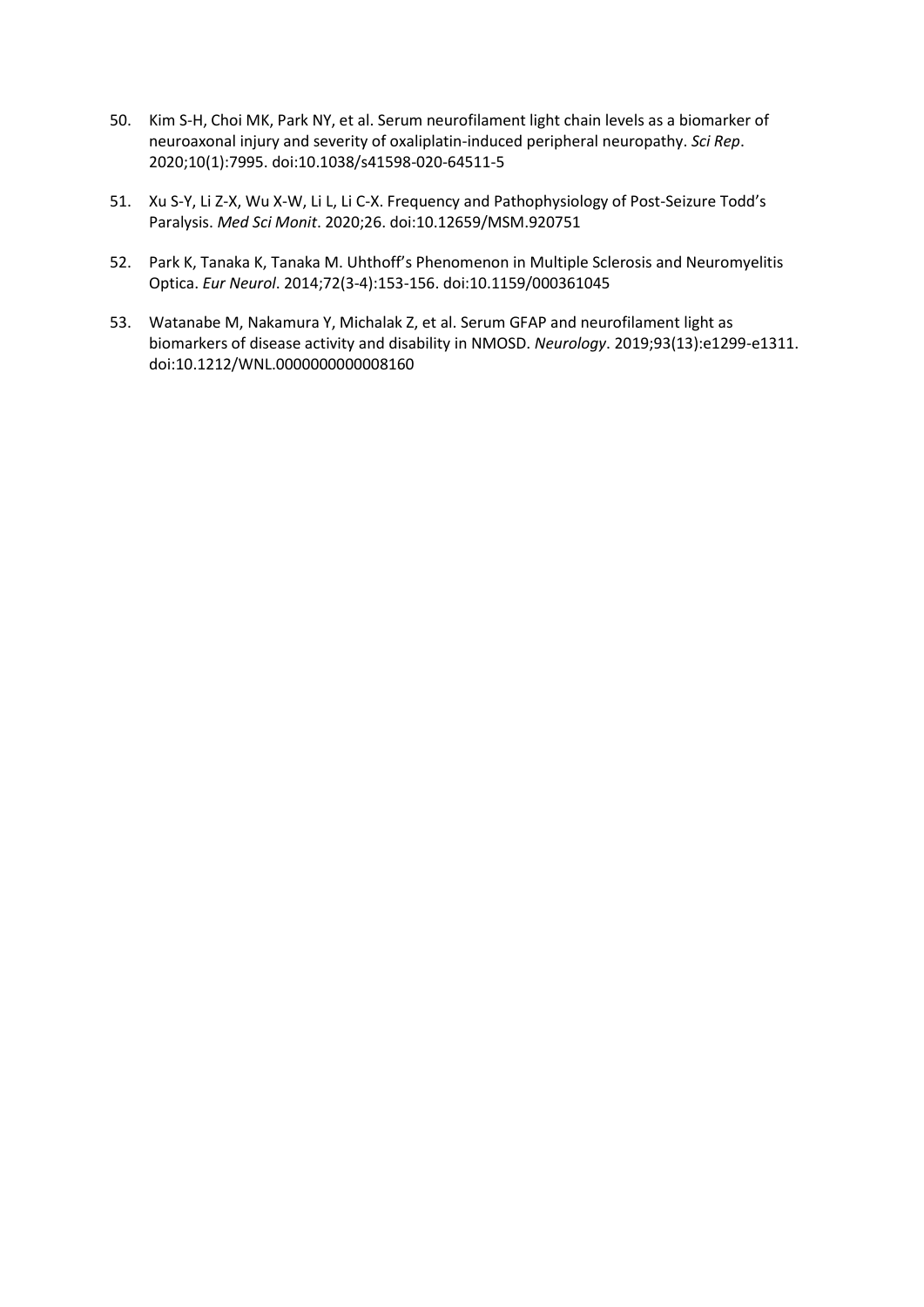**Table 1.** Symptoms of altered cognition, speech and cranial nerves functions and their association with changes in NfL levels.

| <b>Symptoms</b> | <b>Increased NfL</b> | <b>Neurological disease</b>   | <b>NfL dynamics</b>                            | <b>References</b> |
|-----------------|----------------------|-------------------------------|------------------------------------------------|-------------------|
| Altered         | Yes                  | <b>Stroke</b>                 | Increase days following the event              | 9                 |
| cognition       |                      | Traumatic brain injury        |                                                | 10                |
|                 |                      | Alzheimer's disease           | Increase over years                            | 13                |
|                 |                      | Parkinson's disease           |                                                | 14                |
|                 | No/Yes               | Epilepsy                      | Not increased by focal or generalized seizure. | 17,18             |
|                 |                      |                               | Increased in status epilepticus.               |                   |
|                 | Unknown              | Transient global amnesia      | Unknown                                        |                   |
|                 |                      |                               |                                                |                   |
| Aphasia         | Yes                  | <b>Stroke</b>                 | Increase days following the event              | 9                 |
|                 |                      | Primary progressive aphasia   | Increase over years                            | 22                |
|                 | No/Yes               | Epilepsy                      | Not increased by focal or generalized seizure. | 17,18             |
|                 |                      |                               | Increased in status epilepticus.               |                   |
| Dysarthria      | Yes                  | <b>Stroke</b>                 | Increase days following the event              | 9                 |
|                 |                      | Amyotrophic lateral sclerosis | Increased months prior to symptom onset        | 25                |
| Hyposmia        | Yes                  | <b>Stroke</b>                 | Increase days following the event              | 9                 |
| Anosmia         |                      | <b>Multiple Sclerosis</b>     | Increase over years                            | 4                 |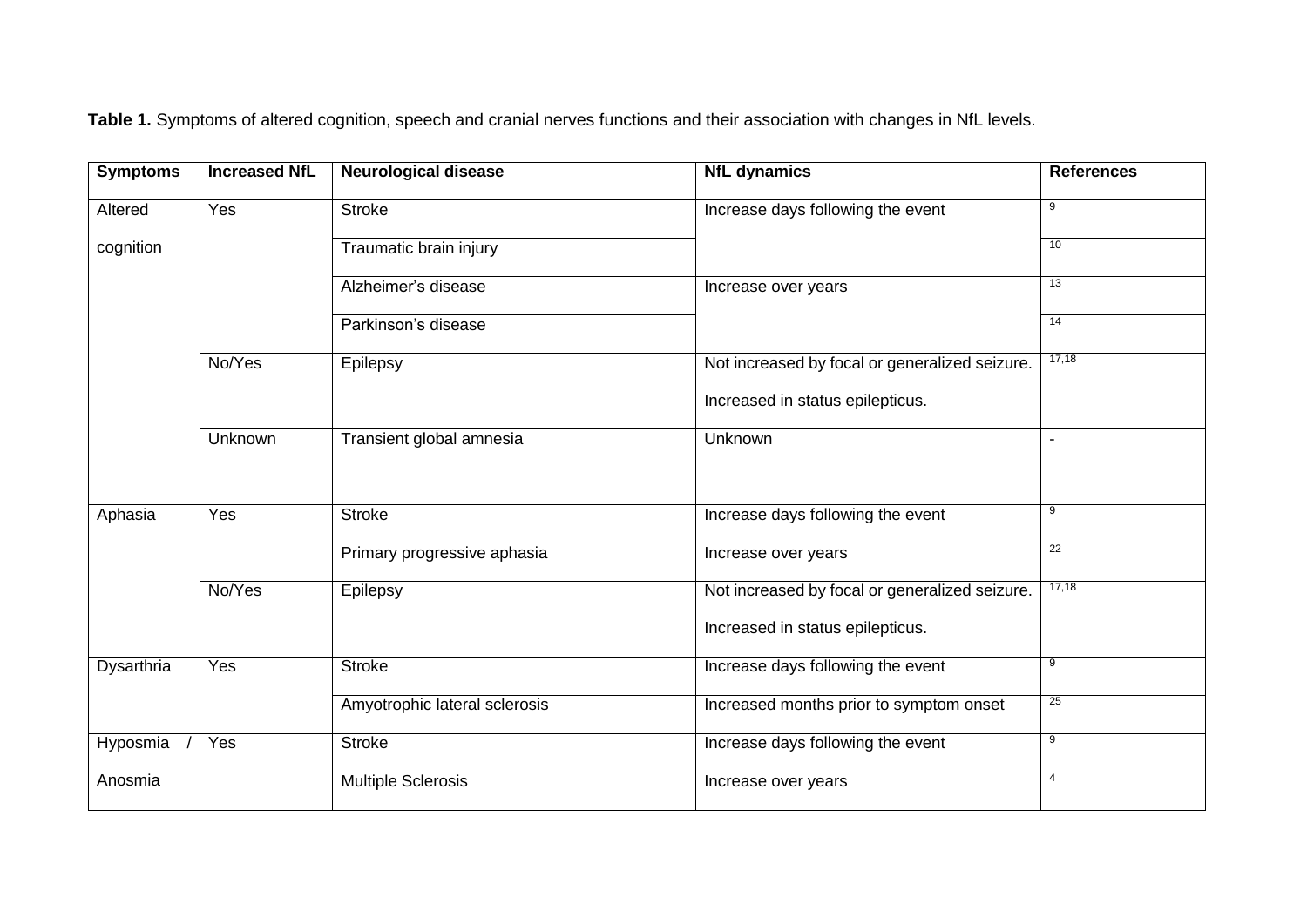|                  |     | Traumatic brain injury                             | Increase days following the event | 10                       |
|------------------|-----|----------------------------------------------------|-----------------------------------|--------------------------|
|                  |     | Parkinson's disease                                | Increase over years               | 14                       |
|                  |     | COVID-19                                           | Unknown                           | 28                       |
| Vision loss      | Yes | <b>Stroke</b>                                      | Increase days following the event | 9                        |
|                  |     | Opticus neuritis                                   | Unknown / 50% cases as in MS      | 30                       |
| Impaired eye     | Yes | <b>Stroke</b>                                      | Increase days following the event | 9                        |
| movement         |     | Multiple sclerosis                                 | Increase over years               | 4                        |
|                  | No  | Congenital                                         | $\blacksquare$                    | $\blacksquare$           |
| Trigeminal       | Yes | <b>Stroke</b>                                      | Increase days following the event | 9                        |
| neuralgia        |     | Traumatic brain injury                             | Increase days following the event | 10                       |
|                  |     | Multiple sclerosis                                 | Increase over years               | 4                        |
|                  | No  | Tumor or vascular compression                      | $\blacksquare$                    | $\blacksquare$           |
| <b>Dizziness</b> | Yes | <b>Stroke</b>                                      | Increase days following the event | 9                        |
|                  |     | Hypotension in Parkinson's disease                 | Increase over years               | 14                       |
|                  |     | Peripheral neuropathies                            | Unknown                           | 41,42                    |
|                  | No  | (Ménière's<br>Peripheral<br>etiologies<br>disease, |                                   | $\overline{\phantom{0}}$ |
|                  |     | vestibular neuritis, canalithiasis)                |                                   |                          |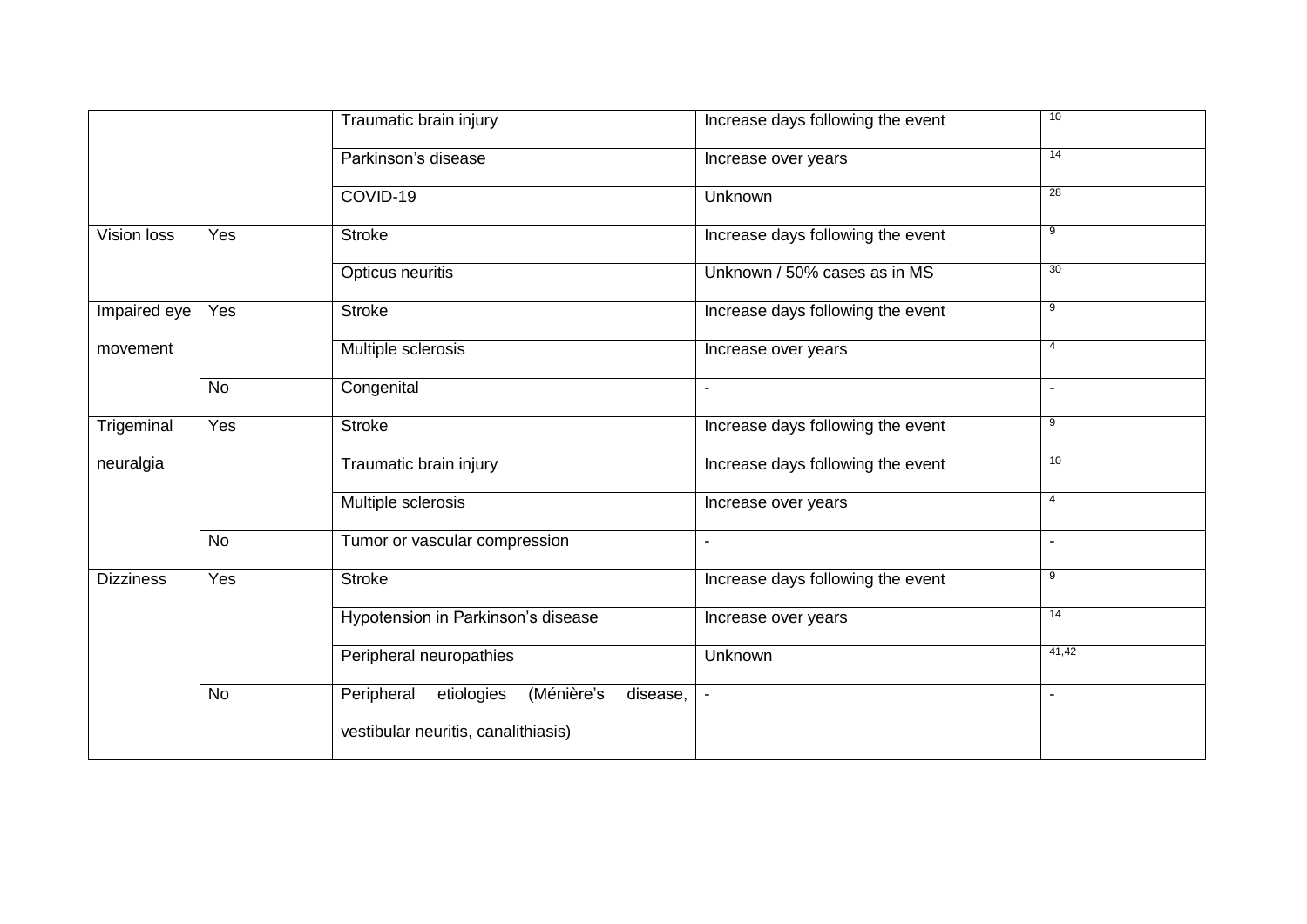**Table 2.** Symptoms of neurological deficits of upper and lower extremities and their association with changes in NfL levels.

| <b>Symptoms</b> | <b>Increased NfL</b> | <b>Neurological disease</b>   | <b>NfL dynamics</b>                     | <b>References</b> |
|-----------------|----------------------|-------------------------------|-----------------------------------------|-------------------|
| Increased       | Yes                  | <b>Stroke</b>                 | Increase days following the event       | 9                 |
| muscular tone   |                      | Multiple sclerosis            | Increase over years                     | 4                 |
|                 |                      | Parkinson's disease           | Increase over years                     | 14                |
|                 |                      | Amyotrophic lateral sclerosis | Increased months prior to symptom onset | $\overline{25}$   |
| Decreased       | Yes                  | Guillain-Barré syndrome       | Unknown                                 | 42                |
| muscular tone   |                      | Charcot-Marie-Tooth disease   | Unknown                                 | 41                |
|                 |                      | Peripheral neuropathies       | Unknown                                 | 41,42             |
|                 |                      | Amyotrophic lateral sclerosis | Increased months prior to symptom onset | $\overline{25}$   |
| Ataxic movement | Yes                  | Multiple system atrophy       | Unknown                                 | 45                |
|                 |                      | Friedreich's ataxia           | Decreases over years                    | 46                |
|                 |                      | Spinocerebellar ataxias       | Increase over years                     | 45                |
|                 |                      | Cerebellar stroke             | Increase days following the event       | 9                 |
|                 | <b>No</b>            | Sporadic adult onset ataxia   |                                         | 45                |
| Tremor          | Yes                  | Parkinson's disease           | Increase over years                     | 14                |
|                 |                      | Multiple sclerosis            | Increase over years                     | $\overline{4}$    |